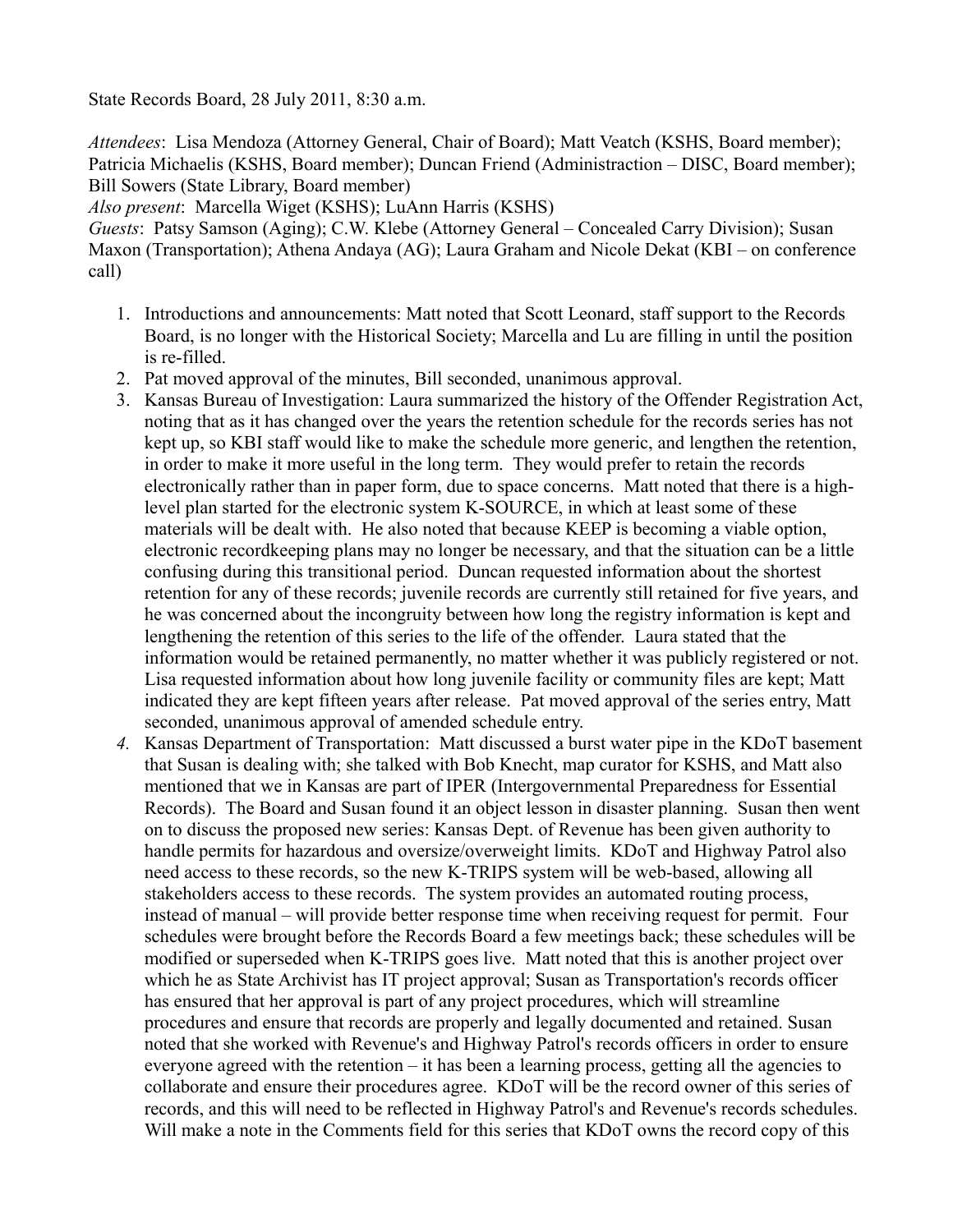series; Highway Patrol and Revenue participate and may hold convenience copies. Lisa asked for clarification about how this system will affect KORA, and whether individuals will be able to make KORA requests through any of the three involved agencies – Susan thought they would be able to do so, and that this system would expedite and smooth the process for KORA requests. Matt requested information from Duncan about whether there were any concerns over the data being held outside Kansas (it will be stored in Texas), and he did not think there would be, so long as the project follows ITEC policies for storing and securing data. Discussion followed over cloud computing – who owns the records, whether agencies can sever contracts and retrieve the records in a usable format, etc. Matt moved approval of new series entry as amended, Duncan seconded; unanimous approval of new series. Susan will work with Matt on records related to this system that may need to be specifically identified and brought out in separate schedules.

- 5. Accountancy: Susan Somers, head of the Board of Accountancy, requested that these two series be amended, basically regarding the retention period and disposition of these series. Bill had questions regarding the statistical reports and whether they would be useful outside of the agency; other Board members thought they were a purely internal record. Pat moved approval, Duncan seconded, unanimous approval of amending these two series entries.
- 6. Attorney General, Concealed Carry Division: C.W. noted that the division has been in existence for five years and has amassed 40,000 applications of a variety of lengths – some brief, some quite voluminous. The space problem has been compounded by the start of renewal applications, so staff would prefer to scan the records and keep them electronically so as to destroy the paper copy. Pat suggested amending Comments in this series to say, "As paper documents are scanned into system..." (instead of "If paper...") and "If not scanned, paper is retained permanently." C.W. requested advice about whether renewal applications need to be scheduled differently; Matt stated that the License Files series (0185-082) description simply needs to be modified to note the series covers both original and renewal applications. Both series 0183-082 and 0185-082 need to be amended to Retention Period: Permanent; Disposition will say "See Comments"; investigation files comments also should be amended (take out "Offline data should be refreshed..."). Question of system space and migration came up; Matt again mentioned KEEP being available in future for permanent data. Pat moved approval of both series as amended, Bill seconded, unanimous approval by the Board.
- *7.* Aging: Patsy has been asked to update the agency's records and retention schedule. The agency came to the Board last July with five new series entries, and only one was approved; this led the agency to realize that their records schedules have lagged behind. Small programs within the agency have taken on a life of their own; schedule entries were created for records the department probably inherited from other agencies but have never created themselves; and many entries duplicate the general retention schedule, so Patsy wants to completely update and clean up the overall schedule. She also wants to revise series descriptions so they match current practices; learn more about electronic recordkeeping practices (their legal department has been scanning records); create new series for new records; and update retention lengths for some series. This includes records that Aging have stored offsite. Matt admitted that he drafted the original records retention schedule for Aging, in the mid-1990s; he noted that sending agencies to the general records schedule (rather than creating duplicate entries under individual agencies) is only a recent development, partly because of the changing electronic world. Duncan questioned whether there were any series or type of series that the Board and staff should be worried about particularly; obsolete series that could be destroyed might warrant more attention, and that even if a series is obsolete, disposition and retention periods should still be followed. For future reference, Remarks and/or Comments field should state, "[Destroy] [Archive] all remaining records in accordance with retention and disposition periods." Pat also